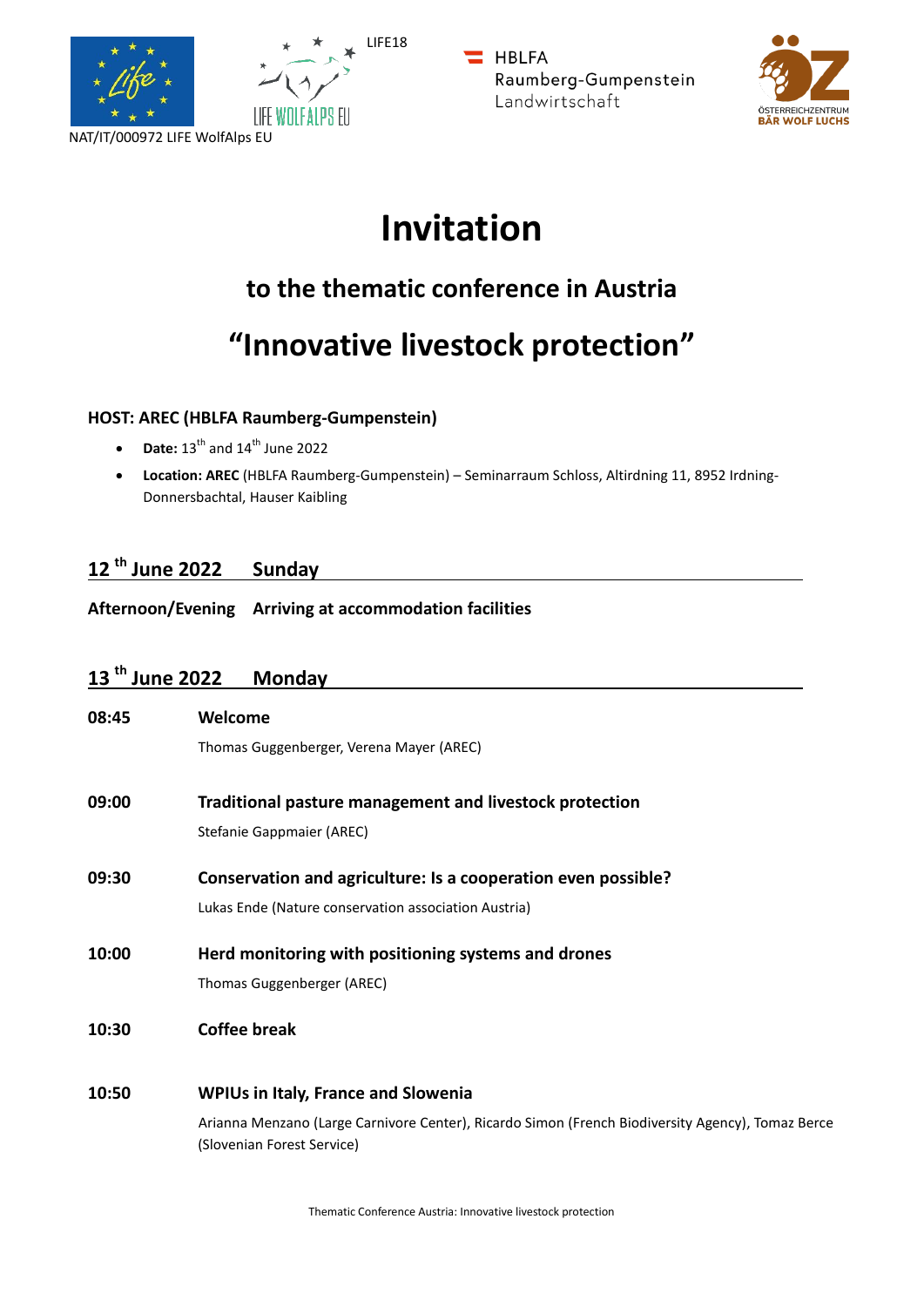| 18:00 | Evening event at a traditional Austrian pasture      |
|-------|------------------------------------------------------|
|       | Theresa Walter (VUW)                                 |
| 15:15 | Wolf monitoring and training of poison dog           |
| 14:15 | Walking tour through the research facilities of AREC |
| 12:45 | Lunch break                                          |

## **14th June 2022 Tuesday**

**This part takes place in rough terrain; please bring suitable hiking clothes and shoes.** 

| 09:00 | <b>Bus drive to Hauser Kaibling (organised by AREC)</b>                  |  |
|-------|--------------------------------------------------------------------------|--|
| 10:00 | Livestock protection and shepherd training                               |  |
|       | Albin Blaschka (Austrian center bear, wolf, lynx), Reinhard Huber (AREC) |  |
| 11:30 | <b>Herding at Hauser Kaibling</b>                                        |  |
|       | Ferdinand Ringdorfer (AREC)                                              |  |
| 12:00 | Lunch break at hut "Krummholzhütte"                                      |  |
| 13:00 | Sheep hiking path                                                        |  |
| 16:00 | <b>Departure from Hauser Kaibling</b>                                    |  |
|       |                                                                          |  |

It will approximately take one hour to get back to AREC.